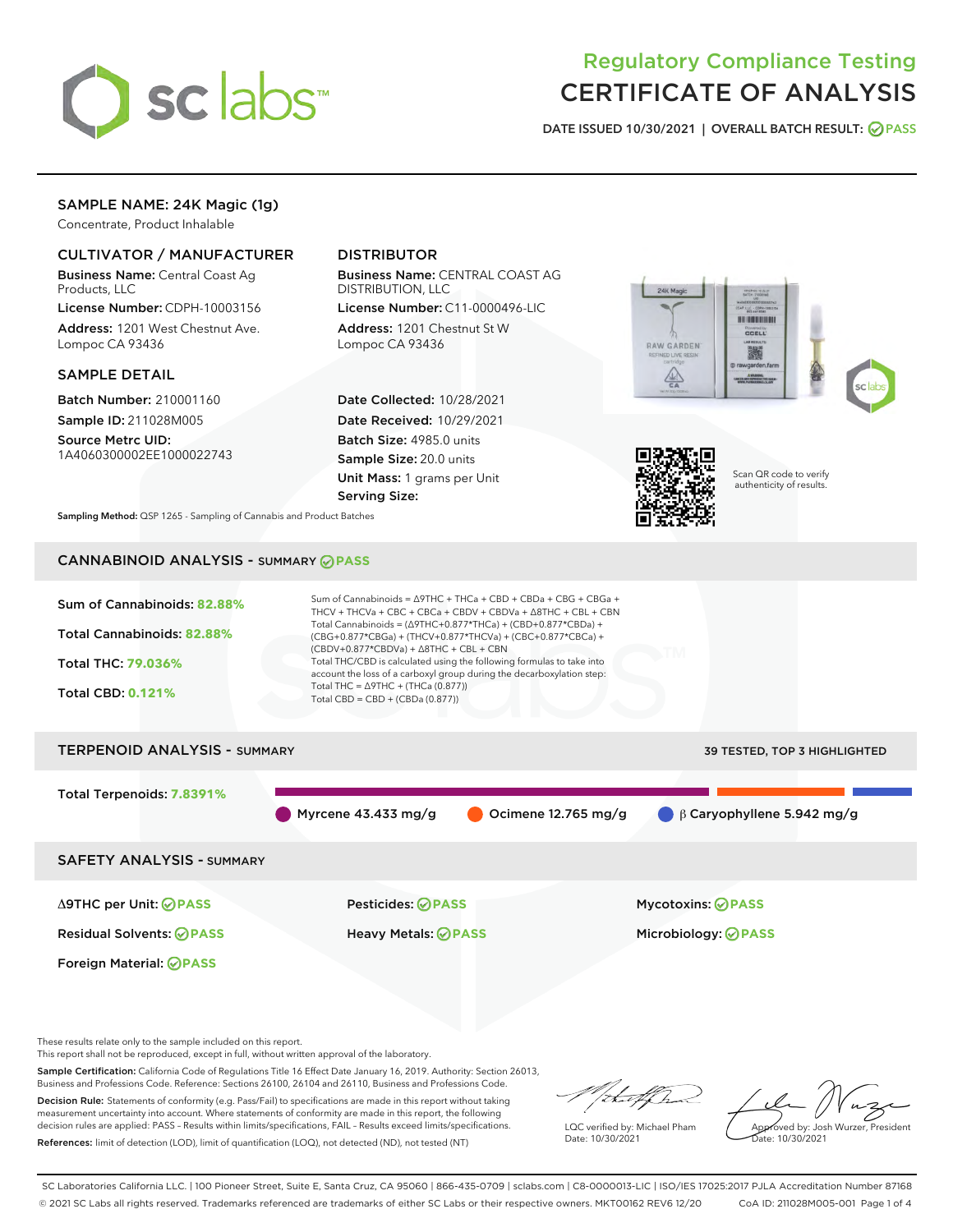



24K MAGIC (1G) | DATE ISSUED 10/30/2021 | OVERALL BATCH RESULT: ☑ PASS

## CANNABINOID TEST RESULTS - 10/29/2021 2 PASS

Tested by high-performance liquid chromatography with diode-array detection (HPLC-DAD). **Method:** QSP 1157 - Analysis of Cannabinoids by HPLC-DAD

#### TOTAL CANNABINOIDS: **82.88%**

Total Cannabinoids (Total THC) + (Total CBD) + (Total CBG) + (Total THCV) + (Total CBC) + (Total CBDV) + ∆8THC + CBL + CBN

TOTAL THC: **79.036%** Total THC (∆9THC+0.877\*THCa)

TOTAL CBD: **0.121%**

Total CBD (CBD+0.877\*CBDa)

TOTAL CBG: 3.095% Total CBG (CBG+0.877\*CBGa)

> TOTAL THCV: 0.47% Total THCV (THCV+0.877\*THCVa)

TOTAL CBC: ND Total CBC (CBC+0.877\*CBCa)

TOTAL CBDV: ND Total CBDV (CBDV+0.877\*CBDVa)

| <b>COMPOUND</b>            | LOD/LOQ<br>(mg/g) | <b>MEASUREMENT</b><br><b>UNCERTAINTY</b><br>(mg/g) | <b>RESULT</b><br>(mg/g) | <b>RESULT</b><br>(%) |
|----------------------------|-------------------|----------------------------------------------------|-------------------------|----------------------|
| <b>A9THC</b>               | 0.06 / 0.26       | ±27.188                                            | 790.36                  | 79.036               |
| <b>CBG</b>                 | 0.06 / 0.19       | ±1.219                                             | 30.95                   | 3.095                |
| <b>THCV</b>                | 0.1 / 0.2         | ±0.23                                              | 4.7                     | 0.47                 |
| <b>CBN</b>                 | 0.1/0.3           | ±0.10                                              | 1.6                     | 0.16                 |
| <b>CBD</b>                 | 0.07/0.29         | ±0.056                                             | 1.21                    | 0.121                |
| $\triangle$ 8THC           | 0.1 / 0.4         | N/A                                                | <b>ND</b>               | <b>ND</b>            |
| <b>THCa</b>                | 0.05/0.14         | N/A                                                | <b>ND</b>               | <b>ND</b>            |
| <b>THCVa</b>               | 0.07/0.20         | N/A                                                | <b>ND</b>               | <b>ND</b>            |
| <b>CBDa</b>                | 0.02/0.19         | N/A                                                | <b>ND</b>               | <b>ND</b>            |
| <b>CBDV</b>                | 0.04 / 0.15       | N/A                                                | <b>ND</b>               | <b>ND</b>            |
| <b>CBDVa</b>               | 0.03/0.53         | N/A                                                | <b>ND</b>               | <b>ND</b>            |
| <b>CBGa</b>                | 0.1/0.2           | N/A                                                | <b>ND</b>               | <b>ND</b>            |
| <b>CBL</b>                 | 0.06 / 0.24       | N/A                                                | <b>ND</b>               | <b>ND</b>            |
| <b>CBC</b>                 | 0.2 / 0.5         | N/A                                                | <b>ND</b>               | <b>ND</b>            |
| <b>CBCa</b>                | 0.07/0.28         | N/A                                                | <b>ND</b>               | <b>ND</b>            |
| <b>SUM OF CANNABINOIDS</b> |                   |                                                    | 828.8 mg/g              | 82.88%               |

#### **UNIT MASS: 1 grams per Unit**

| ∆9THC per Unit                        | 1120 per-package limit | 790.36 mg/unit | <b>PASS</b> |
|---------------------------------------|------------------------|----------------|-------------|
| <b>Total THC per Unit</b>             |                        | 790.36 mg/unit |             |
| <b>CBD</b> per Unit                   |                        | $1.21$ mg/unit |             |
| <b>Total CBD per Unit</b>             |                        | $1.21$ mg/unit |             |
| Sum of Cannabinoids<br>per Unit       |                        | 828.8 mg/unit  |             |
| <b>Total Cannabinoids</b><br>per Unit |                        | 828.8 mg/unit  |             |

| <b>COMPOUND</b>         | LOD/LOQ<br>(mg/g) | <b>MEASUREMENT</b><br><b>UNCERTAINTY</b><br>(mg/g) | <b>RESULT</b><br>(mg/g)                          | <b>RESULT</b><br>$(\%)$ |
|-------------------------|-------------------|----------------------------------------------------|--------------------------------------------------|-------------------------|
| <b>Myrcene</b>          | 0.008 / 0.025     | ±0.5603                                            | 43.433                                           | 4.3433                  |
| Ocimene                 | 0.011 / 0.038     | ±0.4098                                            | 12.765                                           | 1.2765                  |
| $\upbeta$ Caryophyllene | 0.004 / 0.012     | ±0.2115                                            | 5.942                                            | 0.5942                  |
| Limonene                | 0.005 / 0.016     | ±0.0834                                            | 5.829                                            | 0.5829                  |
| $\alpha$ Pinene         | 0.005 / 0.017     | ±0.0153                                            | 1.784                                            | 0.1784                  |
| trans-β-Farnesene       | 0.008 / 0.025     | ±0.0595                                            | 1.677                                            | 0.1677                  |
| $\alpha$ Humulene       | 0.009/0.029       | ±0.0531                                            | 1.653                                            | 0.1653                  |
| Linalool                | 0.009 / 0.032     | ±0.0587                                            | 1.544                                            | 0.1544                  |
| β Pinene                | 0.004 / 0.014     | ±0.0161                                            | 1.399                                            | 0.1399                  |
| <b>Terpinolene</b>      | 0.008 / 0.026     | ±0.0156                                            | 0.759                                            | 0.0759                  |
| Fenchol                 | 0.010 / 0.034     | ±0.0146                                            | 0.376                                            | 0.0376                  |
| Terpineol               | 0.016 / 0.055     | ±0.0214                                            | 0.348                                            | 0.0348                  |
| $\alpha$ Bisabolol      | 0.008 / 0.026     | ±0.0117                                            | 0.220                                            | 0.0220                  |
| Camphene                | 0.005 / 0.015     | ±0.0013                                            | 0.112                                            | 0.0112                  |
| <b>Borneol</b>          | 0.005 / 0.016     | ±0.0045                                            | 0.108                                            | 0.0108                  |
| Caryophyllene<br>Oxide  | 0.010 / 0.033     | ±0.0037                                            | 0.080                                            | 0.0080                  |
| Fenchone                | 0.009 / 0.028     | ±0.0022                                            | 0.075                                            | 0.0075                  |
| <b>Nerolidol</b>        | 0.009/0.028       | ±0.0038                                            | 0.060                                            | 0.0060                  |
| Guaiol                  | 0.009 / 0.030     | ±0.0028                                            | 0.059                                            | 0.0059                  |
| $\alpha$ Phellandrene   | 0.006 / 0.020     | ±0.0005                                            | 0.040                                            | 0.0040                  |
| $\alpha$ Terpinene      | 0.005 / 0.017     | ±0.0006                                            | 0.038                                            | 0.0038                  |
| 3 Carene                | 0.005 / 0.018     | ±0.0005                                            | 0.035                                            | 0.0035                  |
| Citronellol             | 0.003 / 0.010     | ±0.0014                                            | 0.029                                            | 0.0029                  |
| $\gamma$ Terpinene      | 0.006 / 0.018     | ±0.0004                                            | 0.026                                            | 0.0026                  |
| p-Cymene                | 0.005 / 0.016     | N/A                                                | <loq< th=""><th><math>&lt;</math>LOQ</th></loq<> | $<$ LOQ                 |
| Sabinene Hydrate        | 0.006 / 0.022     | N/A                                                | <loq< th=""><th><loq< th=""></loq<></th></loq<>  | <loq< th=""></loq<>     |
| Nerol                   | 0.003 / 0.011     | N/A                                                | <loq< th=""><th><loq< th=""></loq<></th></loq<>  | <loq< th=""></loq<>     |
| Sabinene                | 0.004 / 0.014     | N/A                                                | <b>ND</b>                                        | <b>ND</b>               |
| Eucalyptol              | 0.006 / 0.018     | N/A                                                | <b>ND</b>                                        | <b>ND</b>               |
| (-)-Isopulegol          | 0.005 / 0.016     | N/A                                                | <b>ND</b>                                        | <b>ND</b>               |
| Camphor                 | 0.006 / 0.019     | N/A                                                | ND                                               | ND                      |
| Isoborneol              | 0.004 / 0.012     | N/A                                                | ND                                               | <b>ND</b>               |
| Menthol                 | 0.008 / 0.025     | N/A                                                | ND                                               | ND                      |
| R-(+)-Pulegone          | 0.003 / 0.011     | N/A                                                | ND                                               | <b>ND</b>               |
| Geraniol                | 0.002 / 0.007     | N/A                                                | ND                                               | <b>ND</b>               |
| <b>Geranyl Acetate</b>  | 0.004 / 0.014     | N/A                                                | ND                                               | ND                      |
| $\alpha$ Cedrene        | 0.005 / 0.016     | N/A                                                | ND                                               | ND                      |
| Valencene               | 0.009 / 0.030     | N/A                                                | ND                                               | <b>ND</b>               |
| Cedrol                  | 0.008 / 0.027     | N/A                                                | ND                                               | ND                      |
| <b>TOTAL TERPENOIDS</b> |                   |                                                    | 78.391 mg/g                                      | 7.8391%                 |

SC Laboratories California LLC. | 100 Pioneer Street, Suite E, Santa Cruz, CA 95060 | 866-435-0709 | sclabs.com | C8-0000013-LIC | ISO/IES 17025:2017 PJLA Accreditation Number 87168 © 2021 SC Labs all rights reserved. Trademarks referenced are trademarks of either SC Labs or their respective owners. MKT00162 REV6 12/20 CoA ID: 211028M005-001 Page 2 of 4

# TERPENOID TEST RESULTS - 10/30/2021

Terpene analysis utilizing gas chromatography-flame ionization detection (GC-FID). **Method:** QSP 1192 - Analysis of Terpenoids by GC-FID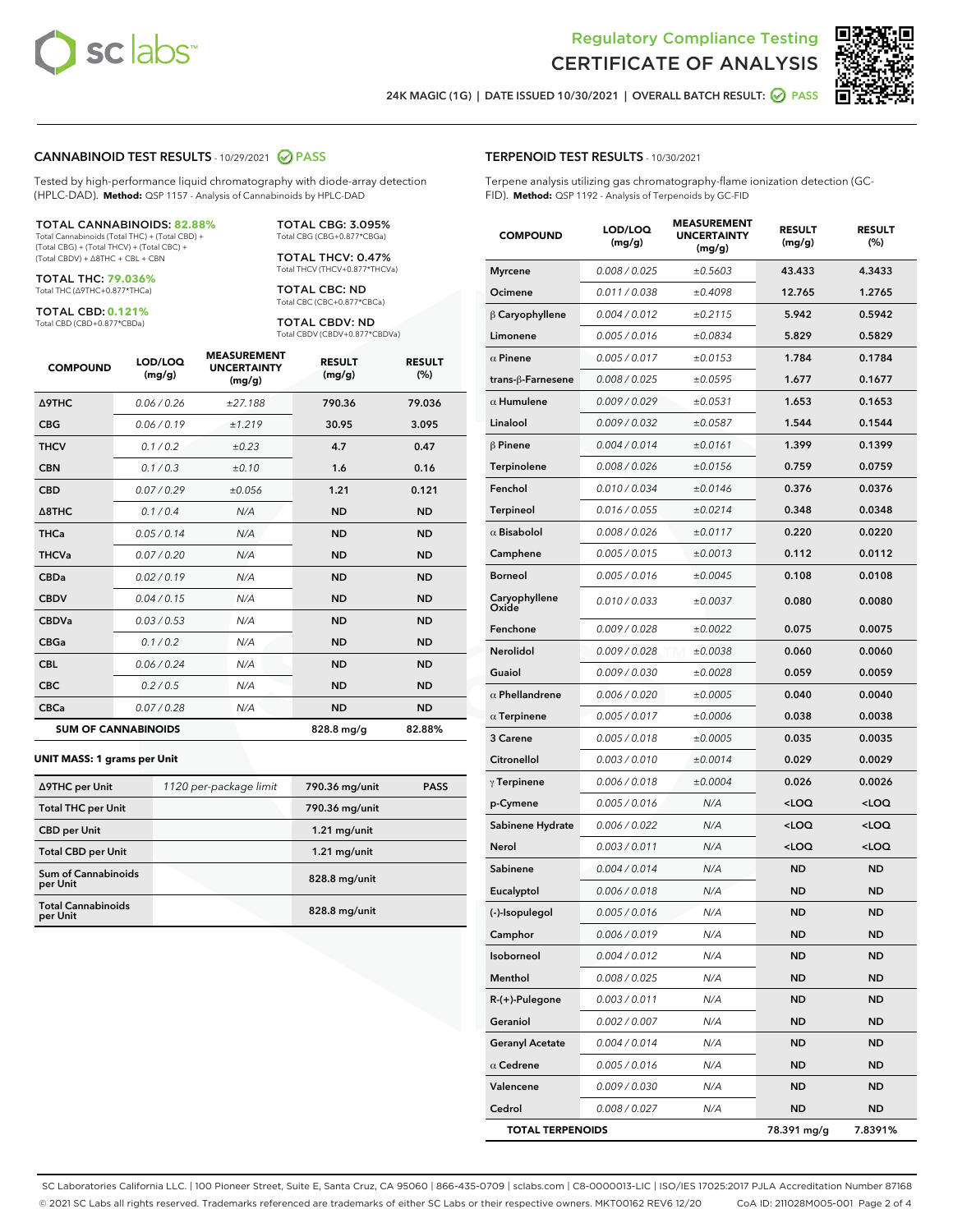



24K MAGIC (1G) | DATE ISSUED 10/30/2021 | OVERALL BATCH RESULT: ● PASS

# CATEGORY 1 PESTICIDE TEST RESULTS - 10/30/2021 2 PASS

Pesticide and plant growth regulator analysis utilizing high-performance liquid chromatography-mass spectrometry (HPLC-MS) or gas chromatography-mass spectrometry (GC-MS). \*GC-MS utilized where indicated. **Method:** QSP 1212 - Analysis of Pesticides and Mycotoxins by LC-MS or QSP 1213 - Analysis of Pesticides by GC-MS

| <b>COMPOUND</b>             | LOD/LOQ<br>$(\mu g/g)$ | <b>ACTION</b><br>LIMIT<br>$(\mu g/g)$ | <b>MEASUREMENT</b><br><b>UNCERTAINTY</b><br>$(\mu g/g)$ | <b>RESULT</b><br>$(\mu g/g)$ | <b>RESULT</b> |
|-----------------------------|------------------------|---------------------------------------|---------------------------------------------------------|------------------------------|---------------|
| Aldicarb                    | 0.03/0.08              | $>$ LOD                               | N/A                                                     | <b>ND</b>                    | <b>PASS</b>   |
| Carbofuran                  | 0.02 / 0.05            | $\ge$ LOD                             | N/A                                                     | <b>ND</b>                    | <b>PASS</b>   |
| Chlordane*                  | 0.03 / 0.08            | $\ge$ LOD                             | N/A                                                     | <b>ND</b>                    | <b>PASS</b>   |
| Chlorfenapyr*               | 0.03/0.10              | $\ge$ LOD                             | N/A                                                     | <b>ND</b>                    | <b>PASS</b>   |
| Chlorpyrifos                | 0.02 / 0.06            | $\ge$ LOD                             | N/A                                                     | <b>ND</b>                    | <b>PASS</b>   |
| Coumaphos                   | 0.02 / 0.07            | $\ge$ LOD                             | N/A                                                     | <b>ND</b>                    | <b>PASS</b>   |
| Daminozide                  | 0.02/0.07              | $>$ LOD                               | N/A                                                     | <b>ND</b>                    | <b>PASS</b>   |
| <b>DDVP</b><br>(Dichlorvos) | 0.03/0.09              | $\ge$ LOD                             | N/A                                                     | <b>ND</b>                    | <b>PASS</b>   |
| <b>Dimethoate</b>           | 0.03 / 0.08            | $\ge$ LOD                             | N/A                                                     | <b>ND</b>                    | <b>PASS</b>   |
| Ethoprop(hos)               | 0.03/0.10              | $\ge$ LOD                             | N/A                                                     | <b>ND</b>                    | <b>PASS</b>   |
| Etofenprox                  | 0.02 / 0.06            | $\ge$ LOD                             | N/A                                                     | <b>ND</b>                    | <b>PASS</b>   |
| Fenoxycarb                  | 0.03 / 0.08            | $\ge$ LOD                             | N/A                                                     | <b>ND</b>                    | <b>PASS</b>   |
| Fipronil                    | 0.03 / 0.08            | $\ge$ LOD                             | N/A                                                     | <b>ND</b>                    | <b>PASS</b>   |
| Imazalil                    | 0.02 / 0.06            | $>$ LOD                               | N/A                                                     | <b>ND</b>                    | <b>PASS</b>   |
| Methiocarb                  | 0.02 / 0.07            | $>$ LOD                               | N/A                                                     | <b>ND</b>                    | <b>PASS</b>   |
| Methyl<br>parathion         | 0.03/0.10              | $>$ LOD                               | N/A                                                     | <b>ND</b>                    | <b>PASS</b>   |
| <b>Mevinphos</b>            | 0.03/0.09              | $>$ LOD                               | N/A                                                     | <b>ND</b>                    | <b>PASS</b>   |
| Paclobutrazol               | 0.02 / 0.05            | $>$ LOD                               | N/A                                                     | <b>ND</b>                    | <b>PASS</b>   |
| Propoxur                    | 0.03/0.09              | $\ge$ LOD                             | N/A                                                     | <b>ND</b>                    | <b>PASS</b>   |
| Spiroxamine                 | 0.03 / 0.08            | $\ge$ LOD                             | N/A                                                     | <b>ND</b>                    | <b>PASS</b>   |
| Thiacloprid                 | 0.03/0.10              | $\ge$ LOD                             | N/A                                                     | <b>ND</b>                    | <b>PASS</b>   |

#### CATEGORY 2 PESTICIDE TEST RESULTS - 10/30/2021 @ PASS

| <b>COMPOUND</b>          | LOD/LOO<br>$(\mu g/g)$ | <b>ACTION</b><br>LIMIT<br>$(\mu g/g)$ | <b>MEASUREMENT</b><br><b>UNCERTAINTY</b><br>$(\mu g/g)$ | <b>RESULT</b><br>$(\mu g/g)$ | <b>RESULT</b> |  |
|--------------------------|------------------------|---------------------------------------|---------------------------------------------------------|------------------------------|---------------|--|
| Abamectin                | 0.03/0.10              | 0.1                                   | N/A                                                     | <b>ND</b>                    | <b>PASS</b>   |  |
| Acephate                 | 0.02/0.07              | 0.1                                   | N/A                                                     | <b>ND</b>                    | <b>PASS</b>   |  |
| Acequinocyl              | 0.02/0.07              | 0.1                                   | N/A                                                     | <b>ND</b>                    | <b>PASS</b>   |  |
| Acetamiprid              | 0.02 / 0.05            | 0.1                                   | N/A                                                     | <b>ND</b>                    | <b>PASS</b>   |  |
| Azoxystrobin             | 0.02/0.07              | 0.1                                   | N/A                                                     | <b>ND</b>                    | <b>PASS</b>   |  |
| <b>Bifenazate</b>        | 0.01 / 0.04            | 0.1                                   | N/A                                                     | <b>ND</b>                    | <b>PASS</b>   |  |
| <b>Bifenthrin</b>        | 0.02 / 0.05            | 3                                     | N/A                                                     | <b>ND</b>                    | <b>PASS</b>   |  |
| <b>Boscalid</b>          | 0.03/0.09              | 0.1                                   | N/A                                                     | <b>ND</b>                    | <b>PASS</b>   |  |
| Captan                   | 0.19/0.57              | 0.7                                   | N/A                                                     | <b>ND</b>                    | <b>PASS</b>   |  |
| Carbaryl                 | 0.02/0.06              | 0.5                                   | N/A                                                     | <b>ND</b>                    | <b>PASS</b>   |  |
| Chlorantranilip-<br>role | 0.04/0.12              | 10                                    | N/A                                                     | <b>ND</b>                    | <b>PASS</b>   |  |
| Clofentezine             | 0.03/0.09              | 0.1                                   | N/A                                                     | <b>ND</b>                    | <b>PASS</b>   |  |

|  | <b>CATEGORY 2 PESTICIDE TEST RESULTS</b> - 10/30/2021 continued |  |  |  |
|--|-----------------------------------------------------------------|--|--|--|
|--|-----------------------------------------------------------------|--|--|--|

| <b>COMPOUND</b>               | LOD/LOQ<br>(µg/g) | <b>ACTION</b><br>LIMIT<br>$(\mu g/g)$ | <b>MEASUREMENT</b><br><b>UNCERTAINTY</b><br>$(\mu g/g)$ | <b>RESULT</b><br>(µg/g) | <b>RESULT</b> |
|-------------------------------|-------------------|---------------------------------------|---------------------------------------------------------|-------------------------|---------------|
| Cyfluthrin                    | 0.12 / 0.38       | 2                                     | N/A                                                     | ND                      | <b>PASS</b>   |
| Cypermethrin                  | 0.11 / 0.32       | 1                                     | N/A                                                     | ND                      | <b>PASS</b>   |
| Diazinon                      | 0.02 / 0.05       | 0.1                                   | N/A                                                     | ND                      | <b>PASS</b>   |
| Dimethomorph                  | 0.03 / 0.09       | 2                                     | N/A                                                     | ND                      | <b>PASS</b>   |
| Etoxazole                     | 0.02 / 0.06       | 0.1                                   | N/A                                                     | ND                      | <b>PASS</b>   |
| Fenhexamid                    | 0.03 / 0.09       | 0.1                                   | N/A                                                     | ND                      | <b>PASS</b>   |
| Fenpyroximate                 | 0.02 / 0.06       | 0.1                                   | N/A                                                     | <b>ND</b>               | <b>PASS</b>   |
| Flonicamid                    | 0.03 / 0.10       | 0.1                                   | N/A                                                     | <b>ND</b>               | <b>PASS</b>   |
| Fludioxonil                   | 0.03 / 0.10       | 0.1                                   | N/A                                                     | ND                      | <b>PASS</b>   |
| Hexythiazox                   | 0.02 / 0.07       | 0.1                                   | N/A                                                     | <b>ND</b>               | <b>PASS</b>   |
| Imidacloprid                  | 0.04 / 0.11       | 5                                     | N/A                                                     | <b>ND</b>               | <b>PASS</b>   |
| Kresoxim-methyl               | 0.02 / 0.07       | 0.1                                   | N/A                                                     | ND                      | <b>PASS</b>   |
| Malathion                     | 0.03 / 0.09       | 0.5                                   | N/A                                                     | <b>ND</b>               | <b>PASS</b>   |
| Metalaxyl                     | 0.02 / 0.07       | $\overline{c}$                        | N/A                                                     | <b>ND</b>               | <b>PASS</b>   |
| Methomyl                      | 0.03 / 0.10       | $\mathcal{I}$                         | N/A                                                     | <b>ND</b>               | <b>PASS</b>   |
| Myclobutanil                  | 0.03/0.09         | 0.1                                   | N/A                                                     | <b>ND</b>               | <b>PASS</b>   |
| <b>Naled</b>                  | 0.02 / 0.07       | 0.1                                   | N/A                                                     | ND                      | <b>PASS</b>   |
| Oxamyl                        | 0.04 / 0.11       | 0.5                                   | N/A                                                     | ND                      | <b>PASS</b>   |
| Pentachloronitro-<br>benzene* | 0.03/0.09         | 0.1                                   | N/A                                                     | ND                      | <b>PASS</b>   |
| Permethrin                    | 0.04 / 0.12       | 0.5                                   | N/A                                                     | ND                      | PASS          |
| Phosmet                       | 0.03 / 0.10       | 0.1                                   | N/A                                                     | <b>ND</b>               | <b>PASS</b>   |
| Piperonylbu-<br>toxide        | 0.02 / 0.07       | 3                                     | N/A                                                     | <b>ND</b>               | <b>PASS</b>   |
| Prallethrin                   | 0.03 / 0.08       | 0.1                                   | N/A                                                     | ND                      | <b>PASS</b>   |
| Propiconazole                 | 0.02 / 0.07       | 0.1                                   | N/A                                                     | <b>ND</b>               | <b>PASS</b>   |
| Pyrethrins                    | 0.04 / 0.12       | 0.5                                   | N/A                                                     | <b>ND</b>               | <b>PASS</b>   |
| Pyridaben                     | 0.02 / 0.07       | 0.1                                   | N/A                                                     | ND                      | <b>PASS</b>   |
| Spinetoram                    | 0.02 / 0.07       | 0.1                                   | N/A                                                     | ND                      | <b>PASS</b>   |
| Spinosad                      | 0.02 / 0.07       | 0.1                                   | N/A                                                     | ND                      | <b>PASS</b>   |
| Spiromesifen                  | 0.02 / 0.05       | 0.1                                   | N/A                                                     | ND                      | PASS          |
| Spirotetramat                 | 0.02 / 0.06       | 0.1                                   | N/A                                                     | ND                      | <b>PASS</b>   |
| Tebuconazole                  | 0.02 / 0.07       | 0.1                                   | N/A                                                     | <b>ND</b>               | <b>PASS</b>   |
| Thiamethoxam                  | 0.03 / 0.10       | 5                                     | N/A                                                     | ND                      | <b>PASS</b>   |
| Trifloxystrobin               | 0.03 / 0.08       | 0.1                                   | N/A                                                     | <b>ND</b>               | <b>PASS</b>   |

SC Laboratories California LLC. | 100 Pioneer Street, Suite E, Santa Cruz, CA 95060 | 866-435-0709 | sclabs.com | C8-0000013-LIC | ISO/IES 17025:2017 PJLA Accreditation Number 87168 © 2021 SC Labs all rights reserved. Trademarks referenced are trademarks of either SC Labs or their respective owners. MKT00162 REV6 12/20 CoA ID: 211028M005-001 Page 3 of 4